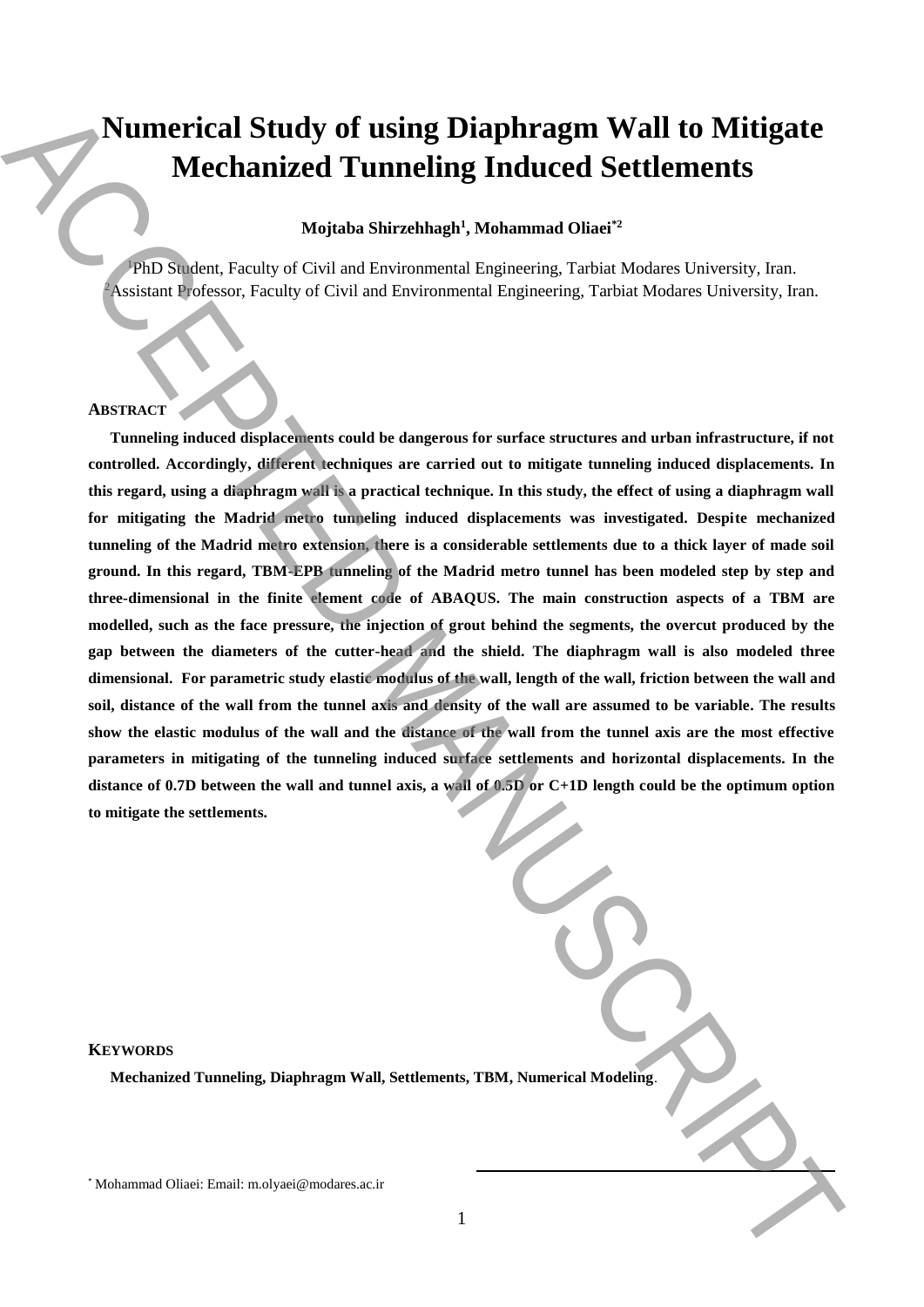### **1. Introduction**

An important aspect of tunneling in urban areas is that tunneling-induced settlements may threaten stability or serviceability of surface structures and underground infrastructures. Thus, there are a number of techniques employed in projects to control ground movements. In this paper, using diaphragm wall for mitigating Madrid metro tunneling-induced settlements has been investigated. In this regard, mechanized tunneling of the Madrid metro tunnel has been modeled step by step and three-dimensional in the finite element code of ABAQUS.

## **2. Numerical Modeling**

The FEM-based code ABAQUS was used for the numerical modeling and analysis. In this study, various aspects of TBM-EPB tunneling process has been modelled: steel shield, concrete precast linings and annulus grout which is injected at the backside of EBP. C3D8 element was used to model ground, diaphragm wall and grout. S4 element is also used to model steel shield, overcut and concrete lining. To simulate ground mechanical behavior elastic-perfectly plastic constitutive model with Mohr-Coulomb criteria is employed. However, linear elastic behavior is considered for shield, lining, overcut, grout and wall. Different parts of numerical modeling is shown in figure 1 and figure 2. **1.** Intermediate angular structure on the control of the structure of the structure of the structure of the structure of the structure of the structure of the structure of the structure of the structure of the structure



**Figure 1. Model domain in ABAQUS**



**Figure 2. Different parts of TBM-EPB modeling**

For parametric study elastic modulus of the wall, length of the wall, friction between the wall and soil, distance of the wall from the tunnel axis and density of the wall are assumed to be variable.

#### **3. Results and Discussion**

In the investigated segment of Madrid metro route considerably large settlements has been occurred due to the existence of a made fill layer. However, Using diaphragm wall has restrained ground movements behind the wall and settlements are reduced.

The results show the elastic modulus of the wall and the distance of the wall from the tunnel axis are the most effective parameters in mitigating of the tunneling induced surface settlements and horizontal displacements. In the distance of 0.7D between the wall and tunnel axis, a wall of 0.5D or C+1D length could be the optimum option to mitigate the settlements.

### **4. Conclusions**

By using the optimum diaphragm wall as a mitigating technique in Madrid metro tunnel, the maximum surface settlements and horizontal movements have been reduced 15.77% and 17.40%, respectively. In addition to that, the defined efficiency parameter of wall, which expresses its ability to restrain settlements, has been obtained 0.629.

#### **5. References**

[1] Khalaj Zadeh, M. H., Azadi, M. 2019. The effects of tunnel excavation on the seismic response of ground surface using finite difference method. Amirkabir J. Civil Eng. 51(1), 99-108. (in Persian).

[2] Nikakhtar, L., Zare, S., Mirzaei Nasirabad, H. 2020. Global Sensitivity Analysis in the Surface Settlement Prediction Caused by Mechanized Tunneling. Amirkabir J. Civil Eng. (in Persian).

[3] Faraj Mohammadieh, M., Behnamfar, F., Mohammadi, S. J. 2020. Effects of Urban Tunnel Excavation in Tehran in Response to Existing Static and Dynamic Structures in Terms of Soil And Structure Interaction. Amirkabir J. Civil Eng. (in Persian).

[4] Farrokh, F. 2020. Face Pressure Evaluation in Serviceability Limit State. Amirkabir J. Civil Eng. (in Persian).

[5] Rezaei, A., Shirzehhagh, M., Baghban Golpasand, M. R. 2019. EPB tunneling in cohesionless soils: A study on Tabriz Metro settlements. Geomechanics and Engineering. 19(2), 153-165.

[6] Rezaei Farei, A., Katebi, H., Shirzehhagh, M. 2019. A Numerical Parametric Study on the Effects of Surface